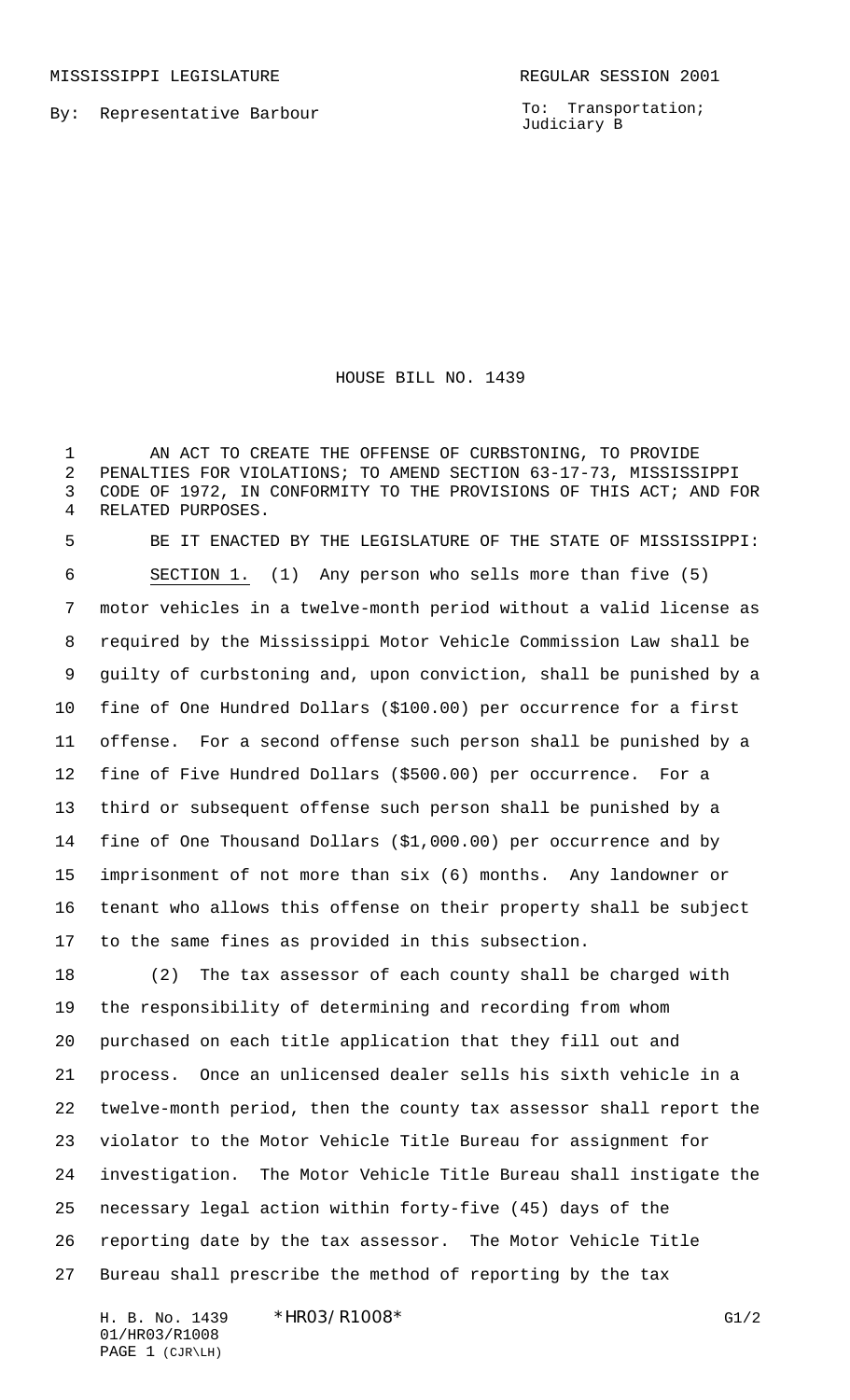assessor. The bureau shall maintain an adequate data base of these violators.

 SECTION 2. Section 63-17-73, Mississippi Code of 1972, is amended as follows:

63-17-73. (1) It is unlawful and a misdemeanor:

 (a) For any person, firm, association, corporation or trust to engage in business as, or serve in the capacity of, or act as a motor vehicle dealer, motor vehicle salesman, manufacturer, distributor, wholesaler, factory branch or division, distributor branch or division, wholesaler branch or division, factory representative or distributor representative, as such, in this state without first obtaining a license therefor as provided in the Mississippi Motor Vehicle Commission Law, regardless of whether or not said person, firm, association, corporation or trust maintains or has a place or places of business in this state. Any person, firm, association, corporation or trust engaging, acting, or serving in more than one of said capacities or having more than one place where such business is carried on or conducted shall be required to obtain and hold a current license for each capacity and place of business.

salesman:

(b) For a motor vehicle dealer or a motor vehicle

 1. To require a purchaser of a new motor vehicle, as a condition of sale and delivery thereof, to also purchase special features, appliances, equipment, parts or accessories not desired or requested by the purchaser. However, this prohibition shall not apply as to special features, appliances, equipment, parts or accessories which are already installed on the car when received by the dealer.

 2. To represent and sell as a new motor vehicle any motor vehicle which has been used and operated for demonstration purposes or which is otherwise a used motor vehicle.

H. B. No. 1439 \*HR03/R1008\* 01/HR03/R1008 PAGE 2 (CJR\LH)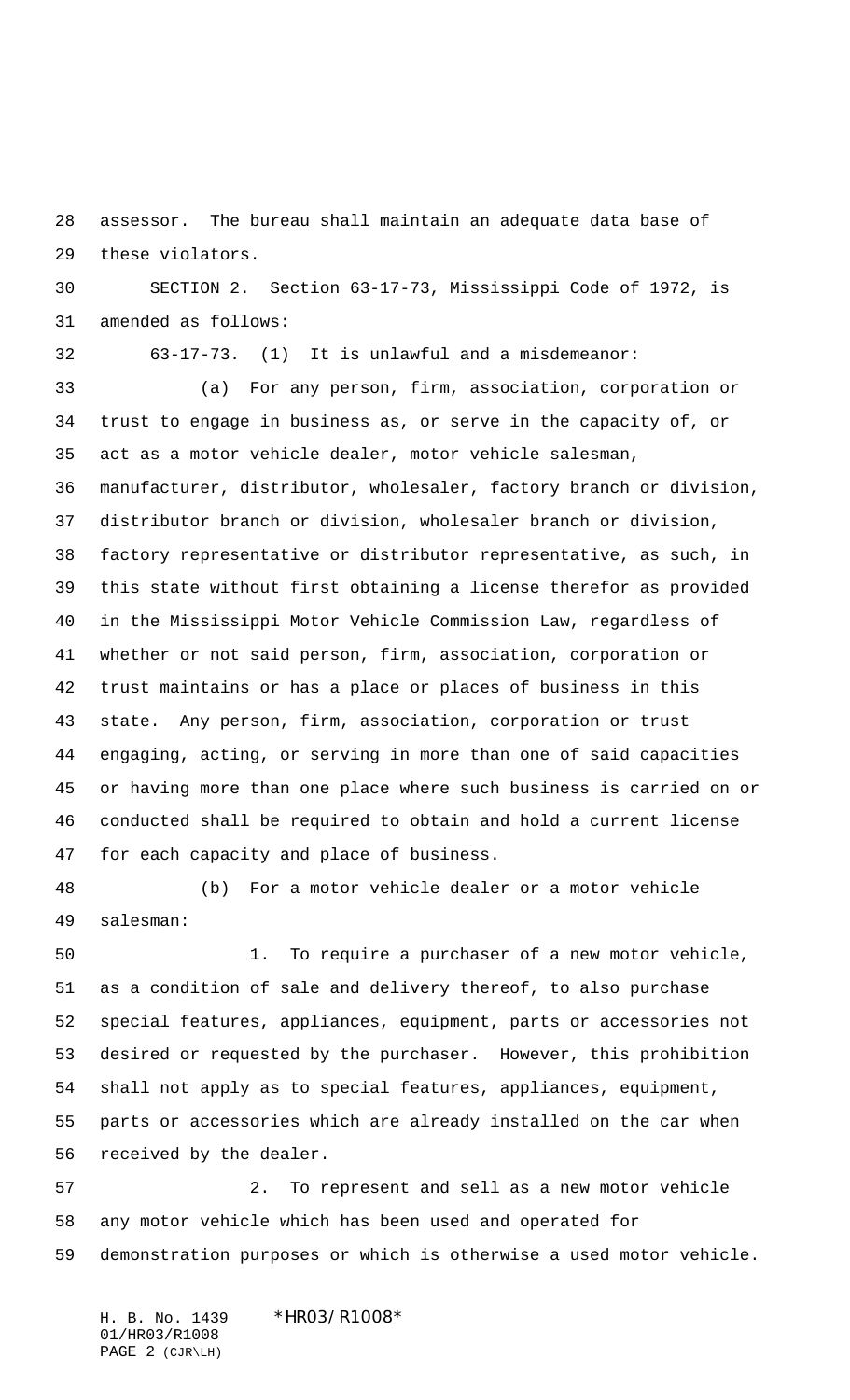3. To resort to or use any false or misleading advertisement in connection with his business as such motor vehicle dealer or motor vehicle salesman.

 (c) For a manufacturer, a distributor, a wholesaler, a distributor branch or division, a factory branch or division, or a wholesaler branch or division, or officer, agent or other representative thereof, to coerce, or attempt to coerce, any motor vehicle dealer:

 1. To order or accept delivery of any motor vehicle or vehicles, appliances, equipment, parts or accessories therefor, or any other commodity or commodities which shall not have been voluntarily ordered by said motor vehicle dealer.

 2. To order or accept delivery of any motor vehicle with special features, appliances, accessories or equipment not included in the list price of said motor vehicles as publicly advertised by the manufacturer thereof.

 3. To order for any person any parts, accessories, equipment, machinery, tools, appliances, or any commodity whatsoever.

 4. To contribute or pay money or anything of value into any cooperative or other advertising program or fund.

 (d) For a manufacturer, a distributor, a wholesaler, a distributor branch or division, a factory branch or division, or a wholesaler branch or division, or officer, agent or other representative thereof:

H. B. No. 1439 \*HR03/R1008\* 01/HR03/R1008 1. To refuse to deliver in reasonable quantities and within a reasonable time after receipt of dealer's order to any duly licensed motor vehicle dealer having a franchise or contractual arrangement for the retail sale of new motor vehicles sold or distributed by such manufacturer, distributor, wholesaler, distributor branch or division, factory branch or division or wholesale branch or division, any such motor vehicles as are covered by such franchise or contract specifically publicly

```
PAGE 3 (CJR\LH)
```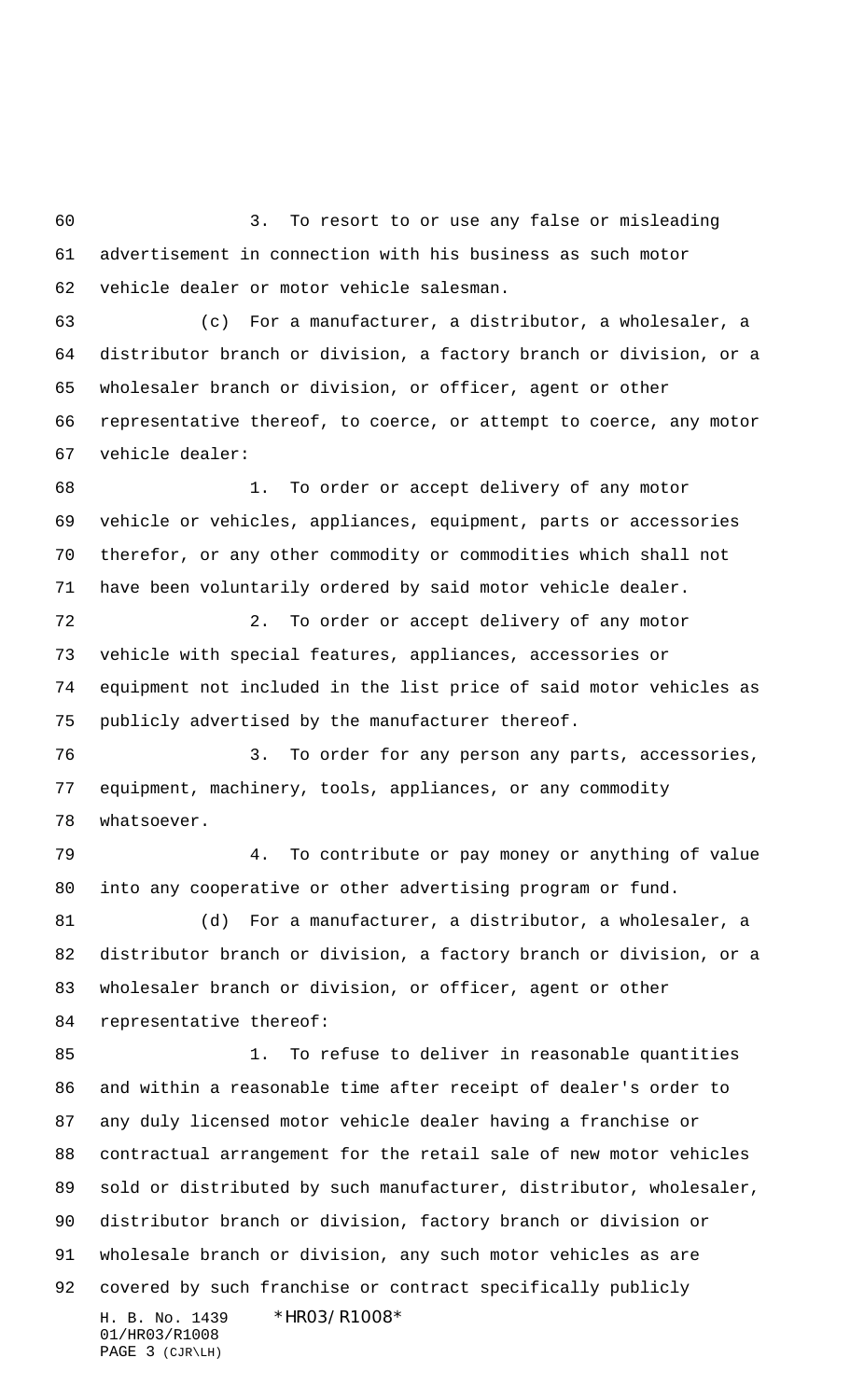93 advertised by such manufacturer, distributor, wholesaler, distributor branch or division, factory branch or division or wholesale branch or division, to be available for immediate delivery. However, the failure to deliver any motor vehicle shall not be considered a violation of this subsection if such failure be due to acts of God, work stoppages or delays due to strikes or labor difficulties, freight embargoes or other causes over which the manufacturer, distributor, or wholesaler, or any agent thereof, shall have no control.

 2. To coerce, or attempt to coerce any motor vehicle dealer to enter into any agreement, with such manufacturer, distributor, wholesaler, distributor branch or division, factory branch or division, or wholesaler branch or division, or officer, agent or other representative thereof, or to do any other act prejudicial to said dealer by threatening to cancel any franchise or any contractual agreement existing between such manufacturer, distributor, wholesaler, distributor branch or division, factory branch or division, or wholesaler branch or division, and said dealer. However, good faith notice to any motor vehicle dealer of said dealer's violation of any terms or provisions of such franchise or contractual agreement shall not constitute a violation of this subsection.

H. B. No. 1439 \*HR03/R1008\* 3. To terminate or cancel the franchise or selling agreement of any such dealer without due cause. The nonrenewal of a franchise or selling agreement, without due cause, shall constitute an unfair termination or cancellation, regardless of the terms or provisions of such franchise or selling agreement. Such manufacturer, distributor, wholesaler, distributor branch or division, factory branch or division, or wholesaler branch or division, or officer, agent or other representative thereof shall notify a motor vehicle dealer in writing, and forward a copy of such notice to the commission, of the termination or cancellation of the franchise or selling agreement of such dealer at least

01/HR03/R1008 PAGE 4 (CJR\LH)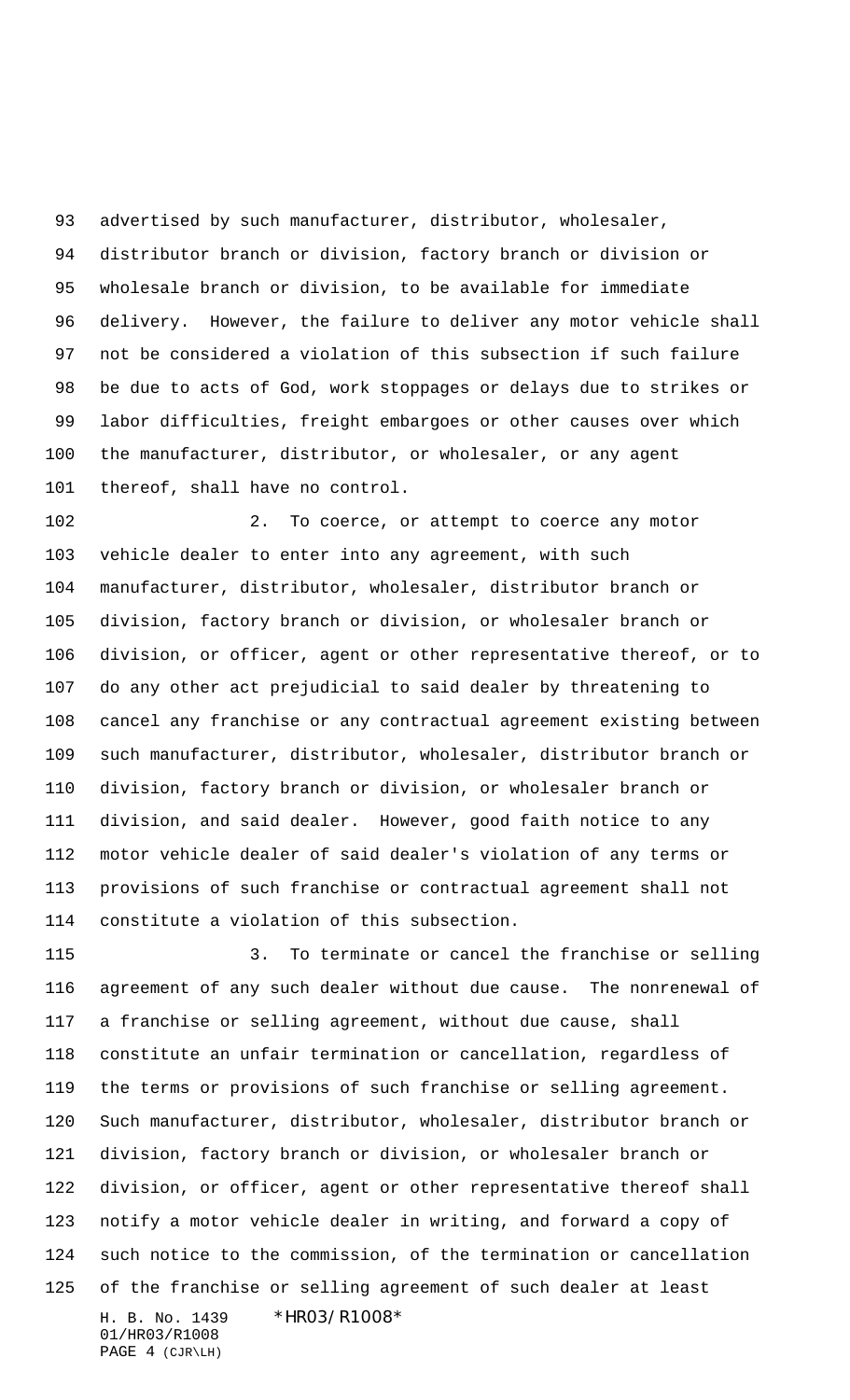sixty (60) days before the effective date thereof, stating the specific grounds for such termination or cancellation. Such manufacturer, distributor, wholesaler, distributor branch or division, factory branch or division, or wholesaler branch or division, or officer, agent or other representative thereof shall notify a motor vehicle dealer in writing, and forward a copy of such notice to the commission, at least sixty (60) days before the contractual term of his franchise or selling agreement expires that the same will not be renewed, stating the specific grounds for such nonrenewal, in those cases where there is no intention to renew the same. In no event shall the contractual term of any such franchise or selling agreement expire, without the written consent of the motor vehicle dealer involved, prior to the expiration of at least sixty (60) days following such written notice. Any motor vehicle dealer who receives written notice that his franchise or selling agreement is being terminated or cancelled or who receives written notice that his franchise or selling agreement will not be renewed, may, within such sixty-day notice period, file with the commission a verified complaint for its determination as to whether such termination or cancellation or nonrenewal is unfair within the purview of the Mississippi Motor Vehicle Commission Law, and any such franchise or selling agreement shall continue in effect until final determination of the issues raised in such complaint notwithstanding anything to the contrary contained in said law or in such franchise or selling agreement.

H. B. No. 1439 \*HR03/R1008\* 01/HR03/R1008 PAGE 5 (CJR\LH) 4. To resort to or use any false or misleading advertisement in connection with his or its business as such manufacturer, distributor, wholesaler, distributor branch or division, factory branch or division, or wholesaler branch or division, or officer, agent or other representative thereof. 5. To offer to sell or to sell any new motor vehicle to any motor vehicle dealer at a lower actual price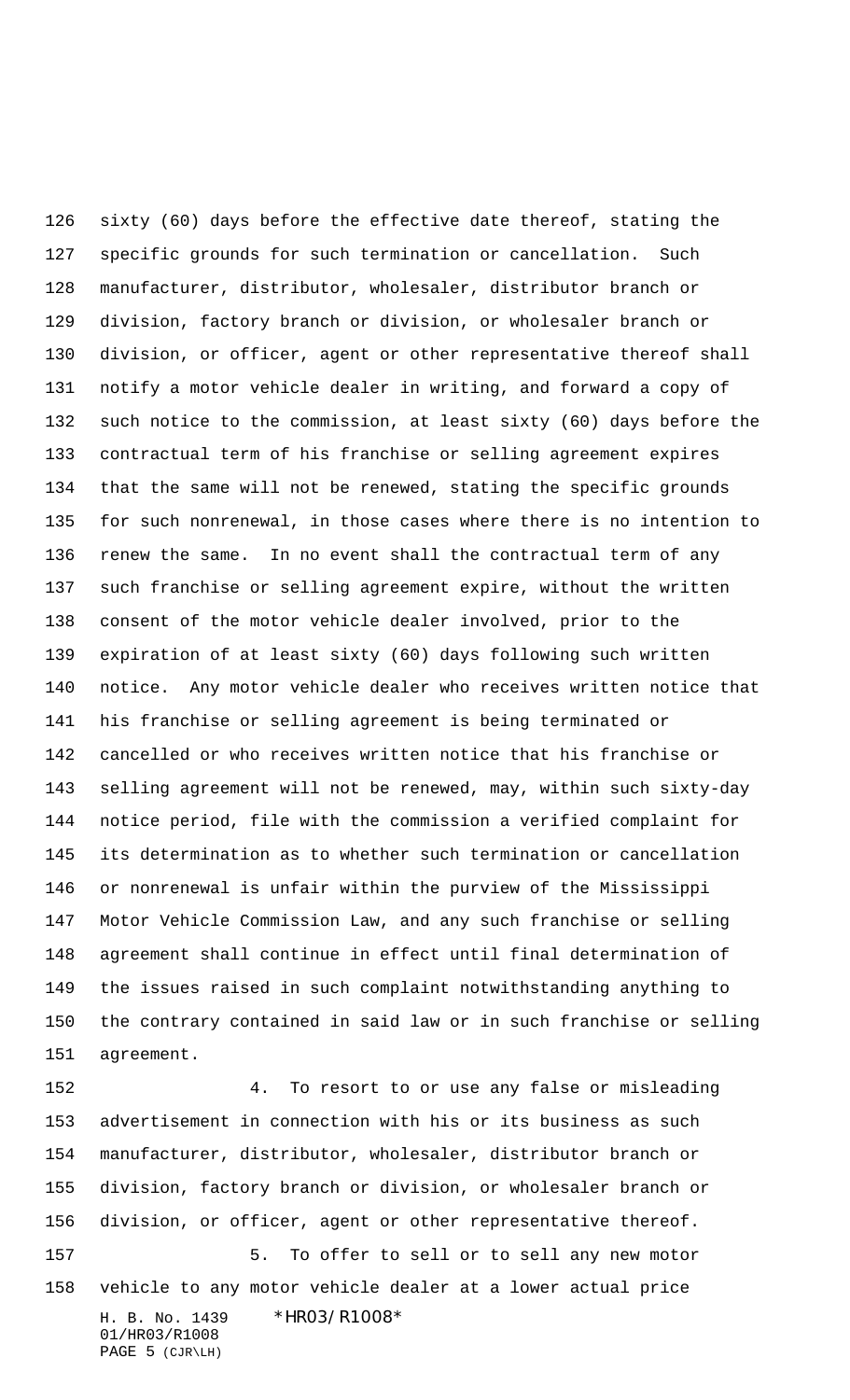therefor than the actual price charged to any other motor vehicle dealer for the same model vehicle similarly equipped or to utilize any device, including, but not limited to, sales promotion plans or programs which result in such lesser actual price. The provisions of this subsection shall not apply so long as a manufacturer, distributor or wholesaler, or any agent thereof, offers to sell or sells new motor vehicles to all motor vehicle dealers at the same price. This subsection shall not be construed to prevent the offering of volume discounts if such discounts are equally available to all franchised dealers in this state.

 The provisions of this subsection shall not apply to sales to a motor vehicle dealer of any motor vehicle ultimately sold, donated or used by said dealer in a driver education program, or to sales to a motor vehicle dealer for resale to any unit of government, federal, state or local.

 6. To offer to sell or to sell any new motor vehicle to any person, except a wholesaler or distributor, at a lower actual price therefor than the actual price offered and charged to a motor vehicle dealer for the same model vehicle similarly equipped or to utilize any device which results in such lesser actual price.

H. B. No. 1439 \*HR03/R1008\* 01/HR03/R1008 7. To offer to sell or to sell parts and/or accessories to any new motor vehicle dealer for use in his own business for the purpose of repairing or replacing the same or a comparable part or accessory, at a lower actual price therefor than the actual price charged to any other new motor vehicle dealer for similar parts and/or accessories for use in his own business. However, it is recognized that certain motor vehicle dealers operate and serve as wholesalers of parts and accessories to retail outlets, and nothing herein contained shall be construed to prevent a manufacturer, distributor or wholesaler, or any agent thereof, from selling to a motor vehicle dealer who operates and serves as a wholesaler of parts and accessories, such parts and

PAGE 6 (CJR\LH)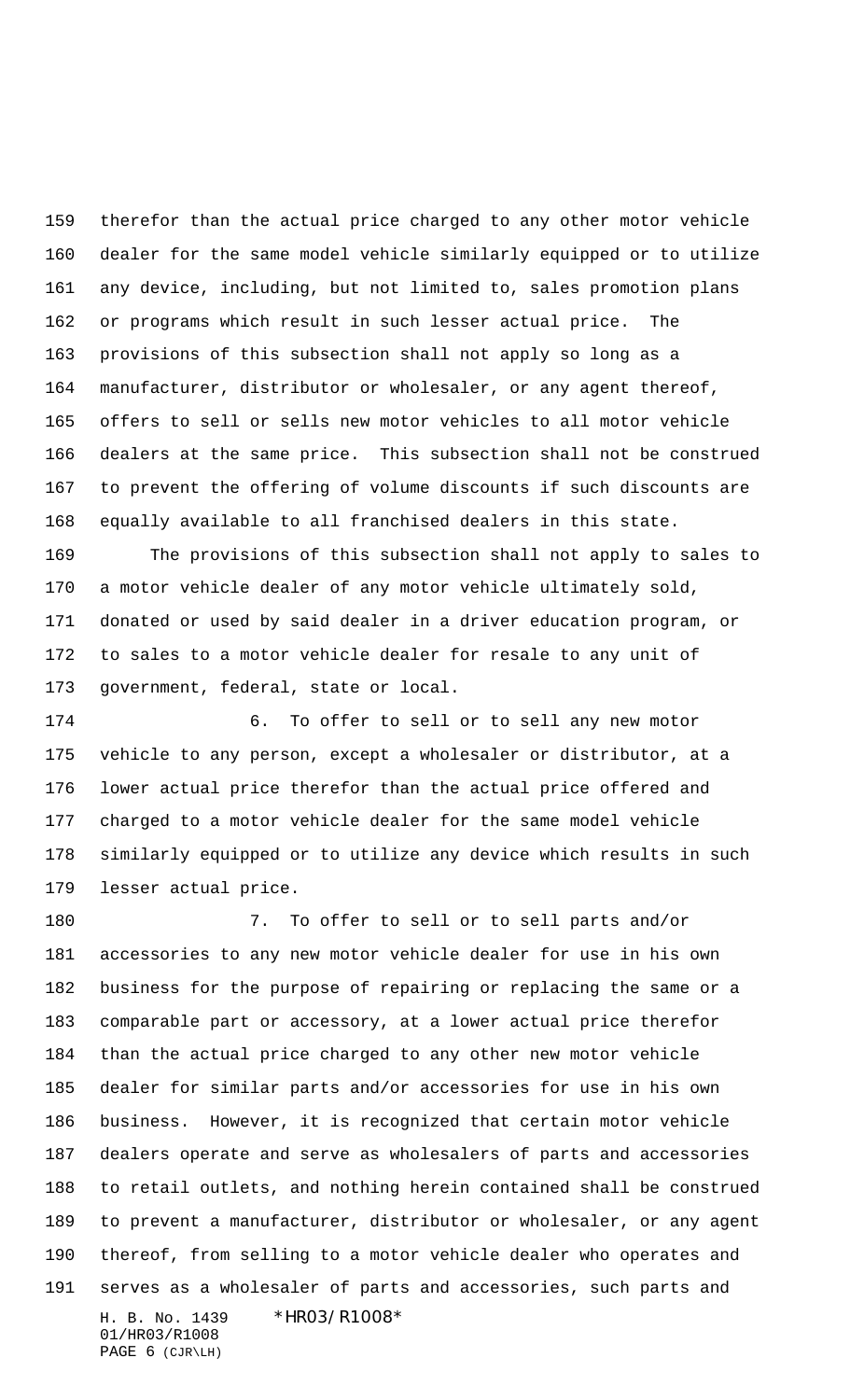accessories as may be ordered by such motor vehicle dealer for resale to retail outlets, at a lower actual price than the actual price charged a motor vehicle dealer who does not operate or serve as a wholesaler of parts and accessories.

196 6. To prevent or attempt to prevent by contract or otherwise any motor vehicle dealer from changing the capital structure of his dealership or the means by or through which he finances the operation of his dealership, provided the dealer at all times meets any capital standards agreed to between the dealership and the manufacturer, distributor or wholesaler, provided such standards are deemed reasonable by the commission.

 9. To prevent or attempt to prevent by contract or otherwise any motor vehicle dealer or any officer, partner or stockholder of any motor vehicle dealer from selling or transferring any part of the interest of any of them to any other person or persons or party or parties. However, no dealer, officer, partner or stockholder shall have the right to sell, transfer or assign the franchise or any right thereunder without the consent of the manufacturer, distributor or wholesaler.

H. B. No. 1439 \*HR03/R1008\* 10. To condition unreasonably the renewal or extension of a franchise on a motor vehicle dealer's substantial renovation of the dealer's place of business or on the construction, purchase, acquisition or rental of a new place of business by the motor vehicle dealer. The manufacturer shall notify the motor vehicle dealer in writing of its intent to impose such a condition within a reasonable time prior to the effective date of the proposed renewal or extension, but in no case less than one hundred eighty (180) days prior to the renewal or extension, and the manufacturer shall demonstrate to the commission the need for such demand in view of the need to service the public and the economic conditions existing in the motor vehicle industry at the time such action would be required of the motor vehicle dealer. As part of any such condition the

01/HR03/R1008 PAGE 7 (CJR\LH)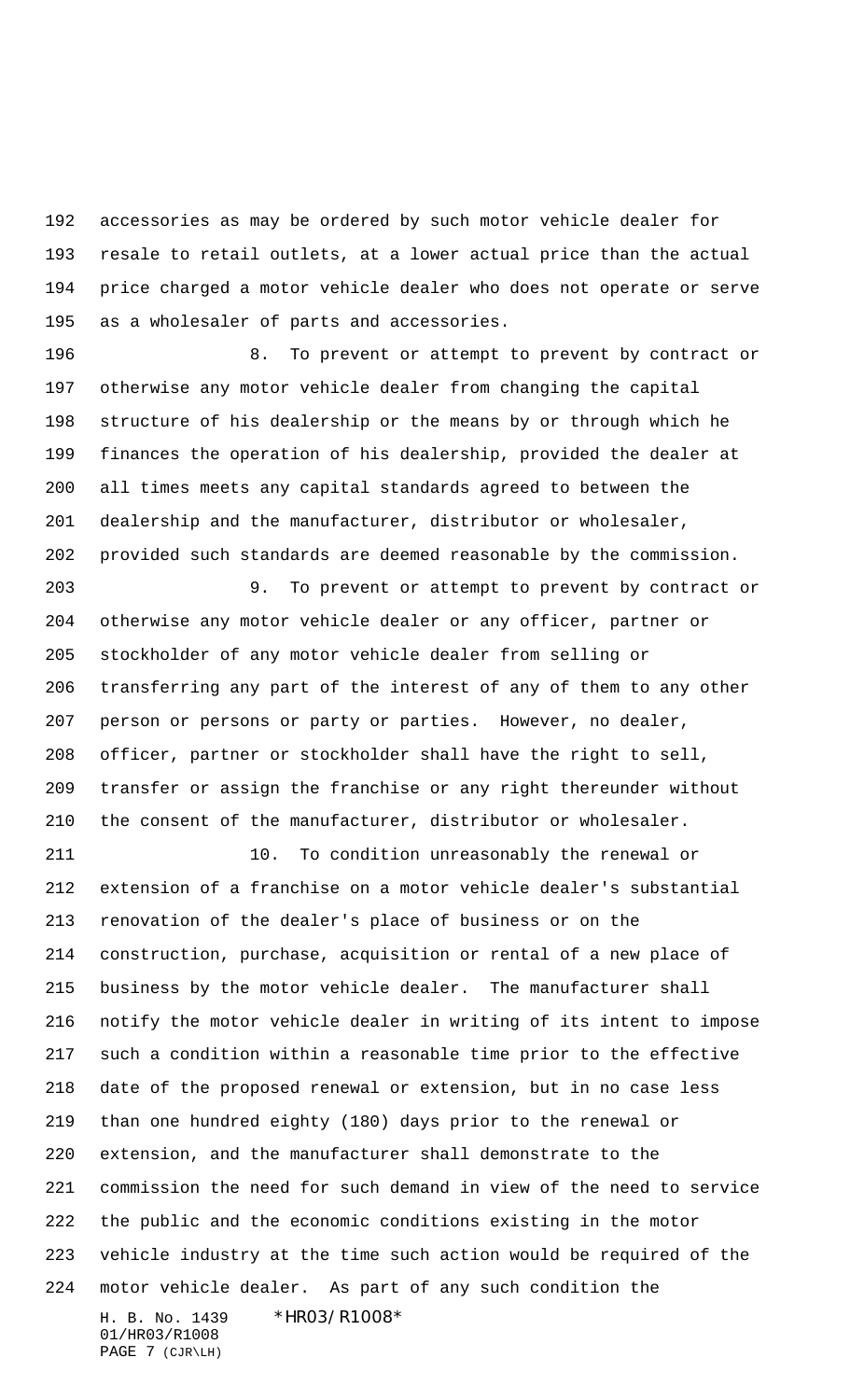manufacturer shall offer the motor vehicle dealer a reasonable initial supply and model mix of motor vehicles to meet the sales levels necessary to support the increased overhead incurred by the motor vehicle dealer by reason of such renovation, construction, purchase or rental of a new place of business.

 11. To require, coerce or attempt to coerce a motor vehicle dealer to refrain from participation in the management of, investment in or the acquisition of any other line of motor vehicles or related products, as long as the motor vehicle dealer maintains a reasonable line of credit for each dealership and the motor vehicle dealer remains in substantial compliance with reasonable facilities' requirements of the manufacturer or distributor. The reasonable facilities' requirements may not include any requirement that a motor vehicle dealer establish or maintain exclusive facilities, personnel or display space when the requirements are unreasonable considering current economic conditions and not otherwise justified by reasonable business considerations. The burden of proving by a preponderance of the evidence that the current economic conditions and reasonable business considerations do not justify exclusive facilities is on the dealer.

H. B. No. 1439 \*HR03/R1008\* 12. To fail or refuse to sell or offer to sell to all motor vehicle dealers in a line or make, every motor vehicle sold or offered for sale under the franchise agreement to any motor vehicle dealer of the same line or make; or to unreasonably require a motor vehicle dealer to pay an extra fee, purchase unreasonable advertising displays or any other materials, or to unreasonably require the dealer-operator to remodel, renovate or recondition its existing facilities as a prerequisite to receiving a certain model or series of vehicles. However, the failure to deliver any such motor vehicle shall not be considered a violation of this section if the failure is not arbitrary and is due to a lack of manufacturing capacity or to a strike or labor difficulty,

01/HR03/R1008 PAGE 8 (CJR\LH)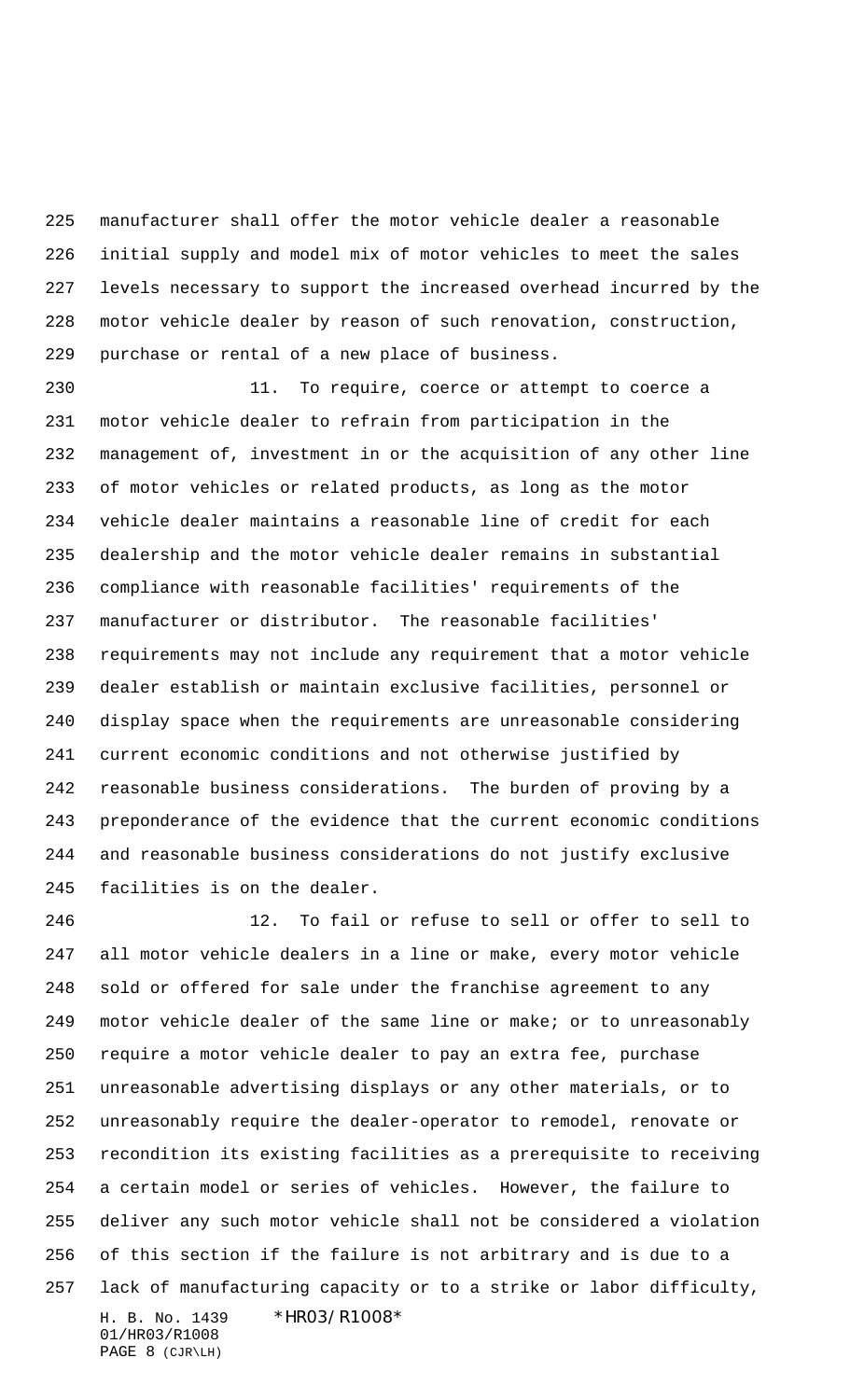a shortage of materials, a freight embargo or other cause of which the manufacturer or distributor has no control. This provision shall not apply to manufacturers of recreational vehicles.

 13. To attempt to coerce, or coerce, a motor vehicle dealer to adhere to performance standards that are not applied uniformly to other similarly situated motor vehicle dealers. Any performance standards shall be fair, reasonable, equitable and based upon accurate information. If dealership performance standards are based on a survey, the manufacturer or distributor shall establish the objectivity of the survey process and provide this information to any motor vehicle dealer of the same line or make covered by the survey request. Upon request of the dealer, a manufacturer or distributor shall disclose in writing to the dealer a description of how a performance standard or program is designed and all relevant information pertaining to that dealer used in the application of the performance standard or program to that dealer.

 (2) Concerning any sale of a motor vehicle or vehicles to the State of Mississippi, or to the several counties or municipalities thereof, or to any other political subdivision thereof, no manufacturer, distributor or wholesaler shall offer any discounts, refunds, or any other similar type inducements to any dealer without making the same offer or offers to all other of its dealers within the state. If such inducements above mentioned are made, the manufacturer, distributor or wholesaler shall give simultaneous notice thereof to all of its dealers within the state.

 (3) It is unlawful to be a broker. For the purpose of this subsection, "broker" means a person who, for a fee, commission or other valuable consideration, arranges or offers to arrange a transaction involving the sale, for purposes other than resale, of a new motor vehicle, and who is not:

H. B. No. 1439 \*HR03/R1008\* 01/HR03/R1008 PAGE 9 (CJR\LH)